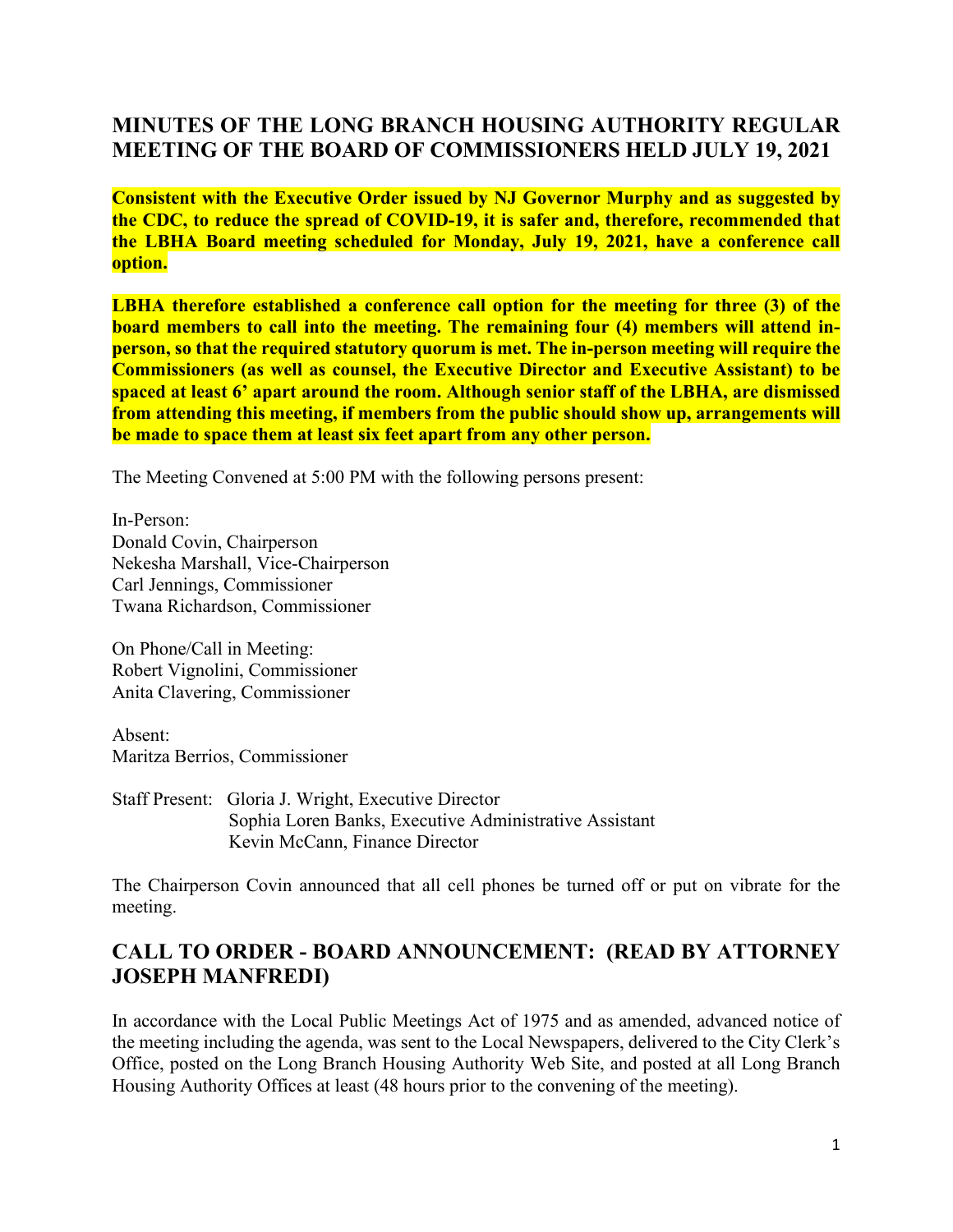# **CHAIRPERSON COVIN LED THE SALUTE TO THE FLAG**

Gloria J Wright, Executive Director opened the meeting with Roll Call. Commissioners present and absent are listed above.

# **NO PUBLIC PRESENT AT MEETING**

## **ADOPTION OF THE PUBLIC SESSION MINUTES OF THE REGULAR MEETING OF JUNE 21, 2021**

Commissioner Jennings made a motion to approve and accept the minutes of the public session of the regular meeting held June 21, 2021, second by Commissioner Vignolini.

Roll Call Vote Taken: Ayes, Commissioners Vignolini, Clavering, Jennings, Richardson, Vice-Chairperson Marshall, and Chairperson Covin.

Opposed, None Abstain, None Absent, Commissioners Berrios Motion, Carried

# **EXECUTIVE DIRECTORS REPORT:**

Executive Director Wright provided the board with relevant activities and news for the month of June 2021. Executive Director Wright outlined and summarized the Executive Director's Report provided to the Board.

#### **Resolution 07-01-2021 - Resolution approving the list of bills for June 2021, and authorizing the payment of bills**

Vice-Chairperson Marshall stated that finance committee has reviewed the List of bills with the Finance Department and that all questions have been satisfied. Vice-Chairperson Marshall requested a motion to accept and approve Resolution 07-01-2021 the List of Bills in the amount of **\$1,190,369.25** Vice-Chairperson Marshall motioned, seconded by Commissioner Jennings.

Roll Call Vote Taken: Ayes, Commissioners Vignolini, Clavering, Jennings, Richardson, Vice-Chairperson Marshall, and Chairperson Covin.

Opposed, None Abstain, None Absent, Commissioner Berrios Motion, Carried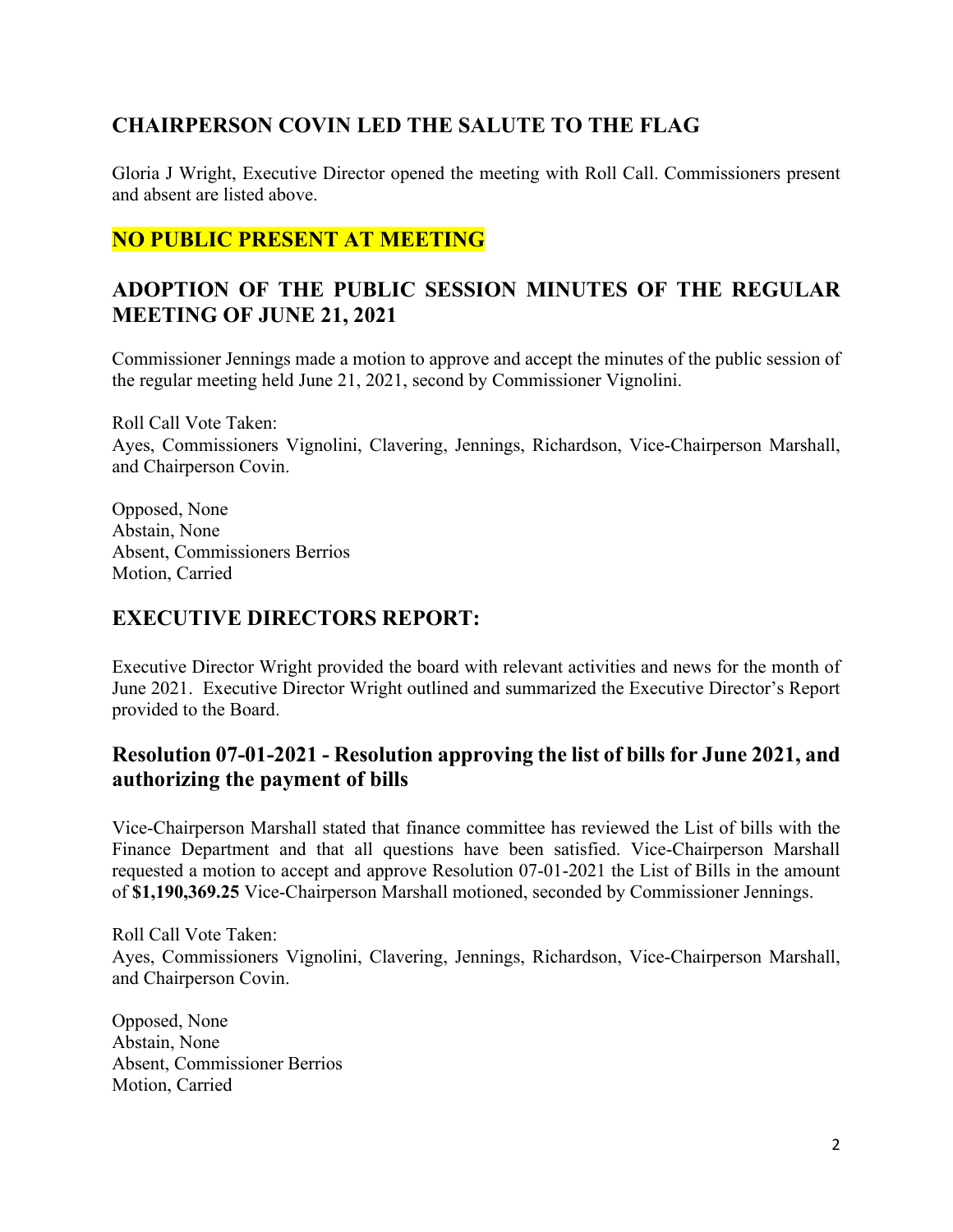## **Resolution 07-02-2021 - Resolution approving the transaction, authorizing a write-off of Tenant Account Receivables (TARs) for Fiscal Year ending June 30, 2021**

Commissioner Jennings made a motion to approve and accept Resolution 07-02-2021, seconded by Vice-Chairperson Marshall.

Roll Call Vote Taken: Ayes, Commissioners Vignolini, Clavering, Jennings, Richardson, Vice-Chairperson Marshall, and Chairperson Covin.

Opposed, None Abstain, None Absent, Commissioner Berrios Motion, Carried

#### **Resolution 07-03-2021 - Resolution authorizing the transaction, authorizing a concession contract for Towing Services**

Vice-Chairperson Marshall made a motion to approve and accept Resolution 07-03-2021, seconded by Commissioner Richardson.

Roll Call Vote Taken: Ayes, Commissioners Vignolini, Clavering, Jennings, Richardson, Vice-Chairperson Marshall, and Chairperson Covin.

Opposed, None Abstain, None Absent, Commissioner Berrios Motion, Carried

## **Resolution 07-04-2021 - Resolution approving the transaction and authorizing an expenditure of non-federal funds in an amount not to exceed \$975 to support the Annual Youth Scholarship Fundraiser**

Commissioner Vignolini made a motion to approve and accept Resolution 06-04-2021, seconded by Commissioner Jennings.

Roll Call Vote Taken: Ayes, Commissioners Vignolini, Clavering, Jennings, Richardson, Vice-Chairperson Marshall, and Chairperson Covin.

Opposed, None Abstain, None Absent, Commissioner Berrios